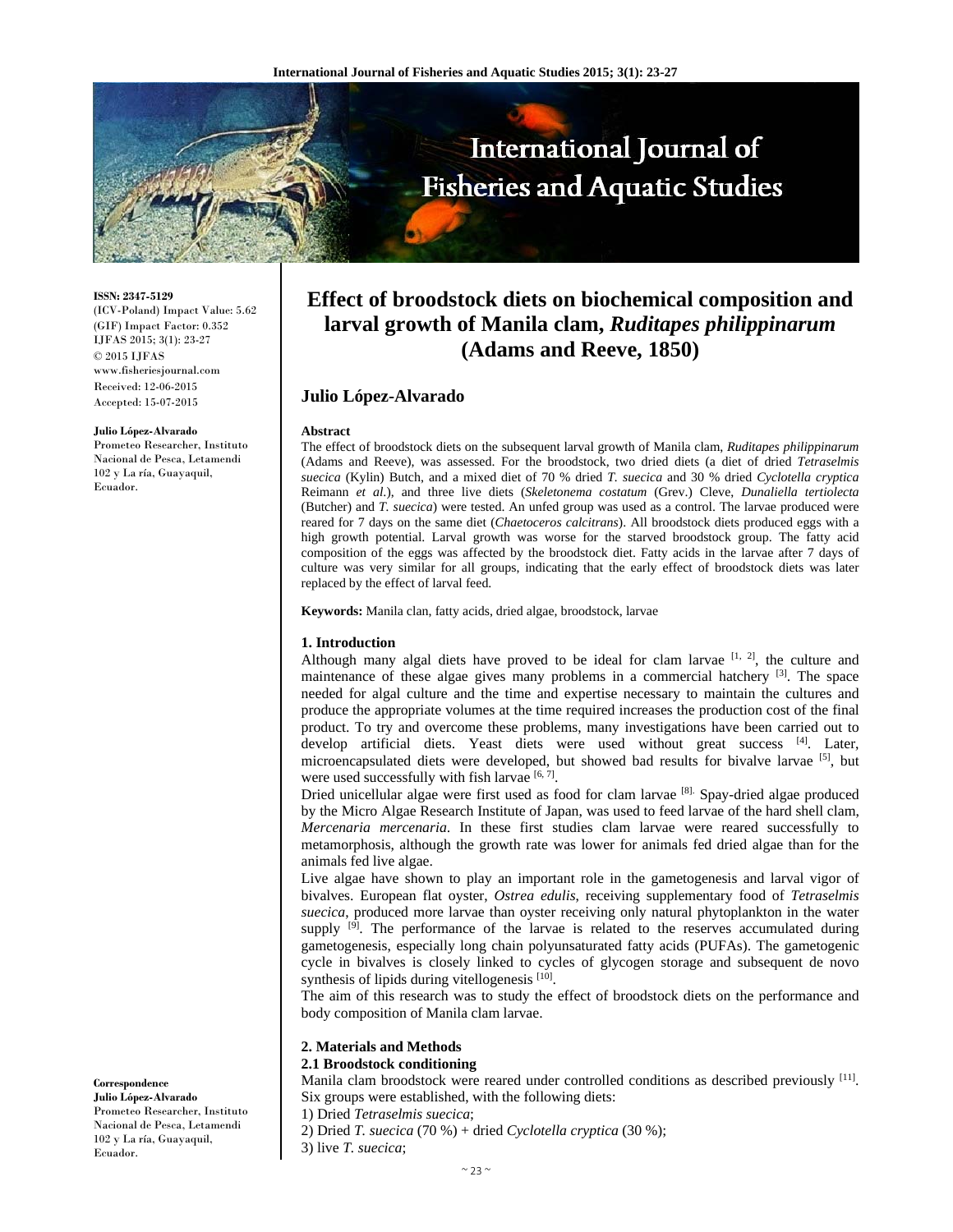4) live *Dunaliella tertiolecta*;

5) live *Skeletonema costatum*;

6) Starved control.

Spawning was induced after 7 weeks of conditioning by heat shock at alternate baths of 30 °C and 20 °C  $^{[12, 13]}$ .

## **2.2 Larval culture**

The larval culture technique is similar to that described for other bivalve species [14]. D-larvae from each treatment were grown up to pediveliger stage. A total of 95.000 larvae per replicate, and 3 replicates per treatment were placed in 40-l bins filled with 30 l of filtered sea water to give a concentration of approximately 3 larvae / ml. Water was exchanged every third day collecting all the larvae with a 35 m mesh. A sample was taken at this time to estimate larval numbers and growth. Feeding rate was aimed at keeping algal concentrations of 200 cells of *Chaetoceros calcitrans* per µl of culture. If grazing was bigger than 50 %, the ration was increased by 50 %, to 300 cells per  $\mu$ l. The algal clearance rate was measured every day by counting the algal numbers with a Coulter Counter. Growth was estimated as increase in larval shell length. Larval shell lengths were estimated three times per week by measuring with a Video Measuring Gauge FOR IV-560 coupled with a Hitachi video camera and a screen to a

Nikon microscope. For each sample, around 60 larvae were measured for each treatment.

## **2.3 Analytical methods**

Dry weight and ash were calculated by gravimetric method. Carbohydrates were analyzed following the anthrone method [15]. Lipids were estimated by gravimetric method after extraction on chloroform/methanol. Fatty acids were analyzed by gas chromatography, after extraction of lipids and esterification of the constituent fatty acids using the method of Lepage and Roy [16].

## **2.4 Statistical analysis**

The statistical analysis was carried out using a SAS statistical package (SAS Institute). The Analysis of Variance (ANOVA) was calculated for all parameters measured. For the parameters in which the results of ANOVA were significant, T-tests were done for comparison between all pairs of groups.

## **3. Results**

## **3.1 Algae used for the broodstock**

Gross biochemical composition of the algae used is shown on Table 1. Live algae had higher protein content and lower carbohydrate content than dry algae.

**Table 1:** Gross biochemical composition of the algae used as broodstock food.

| <b>Species</b>            | Lipid as % AFDW         | Carbohydrate as % AFDW | <b>Protein as % AFDW</b> |
|---------------------------|-------------------------|------------------------|--------------------------|
| <i>T. suecica</i> (live)  |                         | 20.0                   | 75.3                     |
| <i>S. costatum</i> (live) | 9.0                     | 2.7                    | 88.3                     |
| D. tertiolecta (live)     | 19.0                    | 10.9                   | 70.1                     |
| <i>T. suecica</i> (dry)   | 4.7                     | 67.6                   | 27.7                     |
| C. cryptica (dry)         | 1.4                     | 40.2                   |                          |
| $\sim$                    | $\cdot$ $\cdot$ $\cdot$ |                        |                          |

**AFDW:** ash-free dry weight

The qualitative fatty acid composition of the algae used is shown on Table 2. Among the live algae, *S. costatum* had a high percentage of long chain HUFAs, *T. suecica* had low amounts of EPA and no DHA, while *D. tertiolecta* had no HUFAs in its content. Among the dried algae, *C. cryptica* had high percentages of HUFAs, and *T. suecica* had low amounts of HUFAs including DHA, but higher than its live counterpart.

**Table 2:** Fatty acid composition of the algae used as diets for Manila clam broodstock (% of total fatty acids).

| <b>Fatty acid</b> | S. costatum | T. suecica | D. tertiolecta | C. cryptica (dried) | T. suecica (dried) |
|-------------------|-------------|------------|----------------|---------------------|--------------------|
| 14:0              | 22.52       | 29.43      | 23.00          | 7.04                | 19.06              |
| 16:0              | 17.13       | 27.48      | 22.50          | 20.96               | 32.28              |
| 18:0              | 2.74        | 2.93       | 4.10           | 0.85                | 4.10               |
| $16:1 n-9$        |             | 2.42       | 0.60           |                     |                    |
| $16:1 n-7$        | 24.25       | 0.99       | 1.25           | 22.16               | 2.81               |
| $18:1 n-7$        |             | 1.25       | 2.20           | 3.44                | 32.09              |
| $18:1 n-9$        | 3.41        | 11.94      | 11.42          | 0.31                |                    |
| $18:2 n-6$        | 1.71        | 8.10       | 9.90           | 1.07                | 3.20               |
| $18:3 n-3$        |             | 6.97       | 24.60          | 0.19                | 1.95               |
| $18:4 n-4$        | 2.17        | 6.68       | 0.40           | 10.03               | 0.62               |
| $18:4 n-6$        |             |            | $\overline{a}$ | -                   | -                  |
| $20:5$ n-3        | 24.67       | 1.85       | ٠              | 30.78               | 3.26               |
| $22:5$ n-3        |             |            |                |                     |                    |
| $22:6$ n-3        | 1.94        |            | ٠              | 3.18                | 0.65               |
| Total             | 100.00      | 100.00     | 100.00         | 100.00              | 100.00             |

## **3.2 Fecundity**

The fecundity of Manila clam broodstock fed the different algae has been reported before  $[11]$ . Fecundity in millions of eggs per female were high for the broodstock fed live algae (1.969 million for *T. suecica*, 2.265 million for *S. costatum*, and 3.261 million for *D. tertiolecta*), and lower for the broodstock fed dry algae (0.726 million for T. suecica and 1.004 million for T. suecica  $+$  C. cryptica). For the starved broodstock, fecundity was much lower (0.421 million eggs per female).

# **3.3 Size and biochemical composition of the eggs.**

Dry weights and lipid content of the eggs used in our larval growth trial are shown on Table 3. The eggs from the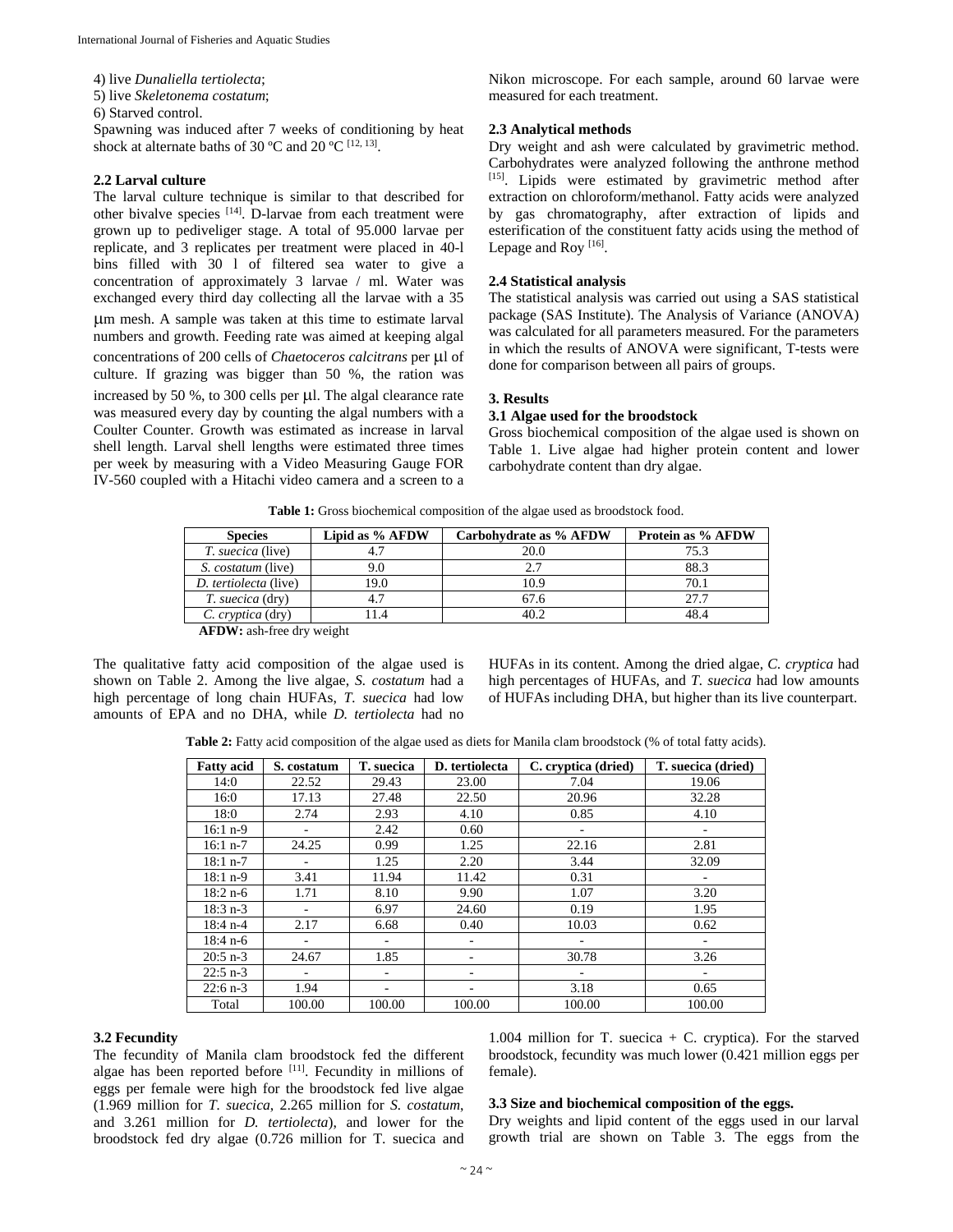broodstock fed dried algae, live *T. suecica*, and the starved group were bigger than the eggs from the broodstock fed *D. tertiolecta* and *S. costatum*.

| <b>Broodstock food</b>                                   | Dry weight<br>ng/egg | <b>AFDW</b><br>ng/egg | Lipid<br>ng/egg |
|----------------------------------------------------------|----------------------|-----------------------|-----------------|
| S. costatum                                              | 27.0                 | 25.0                  | 8.1             |
| D. tertiolecta                                           | 21.5                 | 18.1                  | 7.8             |
| T. suecica (live)                                        | 60.1                 | 37.9                  | 11.3            |
| T. suecica (dry)                                         | 59.7                 | 47.4                  | 13.5            |
| <i>T. suecica</i> (dry) + $C$ .<br><i>cryptica</i> (dry) | 46.1                 | 26.5                  | 5.9             |
| Starved broodstock                                       | 43.3                 | 38.7                  | 10.7            |

**Table 3:** Size and biochemical composition of the eggs.

#### **3.4 Recovery of D-larvae**

Table 4 shows the recovery of D-larvae 24 hours after hatching. The high percentage of recovery registered for the starved broodstock group is remarkable.

| <b>Broodstock food</b>                            | <b>Embryos</b><br>cultured | D-larvae<br>recovered | $\frac{0}{0}$ |
|---------------------------------------------------|----------------------------|-----------------------|---------------|
| S. costatum                                       | 95,000                     | 19,950                | 21            |
| D. tertiolecta                                    | 95,000                     | 38,950                | 41            |
| <i>T. suecica</i> (live)                          | 95,000                     | 42,750                | 45            |
| T. suecica (dry)                                  | 95,000                     | 57,000                | 60            |
| <i>T. suecica</i> (dry) + $C$ .<br>cryptica (dry) | 95,000                     | 43,000                | 45            |
| Starved broodstock                                | 95,000                     | 62.100                | 65            |

**Table 4**: Recovery of D-larvae 24 hours after hatching.

#### **3.5 Growth of larvae**

Growth of the larvae from the six broodstock groups is shown in Fig. 1. Larvae from broodstock conditioned with dried diets and live *Tetraselmis suecica* grew to significantly greater final length than the larvae from broodstock conditioned with *D. tertiolecta* and S*. costatum*. Larvae from the starved broodstock had final lengths intermediate between larvae from broodstock conditioned with dried diets and live *Tetraselmis suecica* and larvae from broodstock conditioned with *D. tertiolecta* and S*. costatum*.



**Fig 1:** growth of Manila clam larvae produced from broodstock fed different feeds.

The specific growth rate of the larvae are shown on Table 5. It is clear from SGR data that the larvae from the starved broodstock grew at a slower rate than the larvae from any of the fed broodstock groups. The bigger final length (compared to larvae from broodstock conditioned with *D. tertiolecta* and *S. costatum* is due to the bigger size of the eggs, although the SGR was lower.

**Table 5:** Specific growth rate of manila clam larvae from broodstock conditioned with different diets.

| <b>Broodstock diet</b> | Live <i>Tetraselmis</i><br>suecica | Dried T. suecica<br>$+ C$ . cryptica | Live Dunaliella<br>tertiolecta | <b>Dried Tetraselmis</b><br>suecica | Live Skeletonema<br>costatum | <b>Starved</b> |
|------------------------|------------------------------------|--------------------------------------|--------------------------------|-------------------------------------|------------------------------|----------------|
| SGR of the larvae      | $9.67$ a                           | $0.57^{\rm a}$                       | $9.28^{\rm b}$                 | 9.19 <sup>b</sup>                   | $8.45^{bc}$                  | $7.96^{\circ}$ |

Values with the same index are not significantly different

#### **3.6 Fatty acids in eggs and larvae**

The fatty acid composition of eggs and larvae are presented on Tables 6 and 7. All groups had a significant amount of

HUFAs, compared to the composition of the diets fed to the broodstock.

| <b>Fatty acid</b> | S. costatum              | T. suecica | D. tertiolecta           | C. cryptica (dried)      | T. suecica (dried)       | <b>Starved broodstock</b> |
|-------------------|--------------------------|------------|--------------------------|--------------------------|--------------------------|---------------------------|
| 14:0              | 26.26                    | 22.05      | 18.82                    | 17.67                    | 28.28                    | 23.08                     |
| 16:0              | 26.95                    | 28.03      | 26.14                    | 26.34                    | 28.08                    | 25.92                     |
| 18:0              | 5.04                     | 4.92       | 5.44                     | 4.36                     | 5.55                     | 5.07                      |
| $16:1 n-9$        | $\overline{\phantom{a}}$ | 1.99       | $\overline{\phantom{a}}$ | $\overline{\phantom{a}}$ | 2.26                     | 2.54                      |
| $16:1 n-7$        | 8.68                     | 2.70       | 5.73                     | 8.89                     | 3.28                     | 3.28                      |
| $18:1 n-7$        | 9.88                     | 13.58      | 12.21                    | 12.34                    | 14.69                    | 11.03                     |
| $18:1 n-9$        | 4.43                     | 3.37       | 3.06                     | 2.78                     | 3.61                     | 3.47                      |
| $18:2 n-6$        | 1.44                     | 3.33       | 2.66                     | 1.65                     | 1.78                     | 1.54                      |
| $18:3 n-3$        | $\overline{\phantom{0}}$ | 3.27       | 8.91                     | 0.65                     | 0.64                     | 0.69                      |
| $18:4 n-4$        | 0.78                     | 2.39       | 1.76                     | 3.78                     | 1.40                     | 1.89                      |
| $18:4 n-6$        | ٠                        | 1.27       | 4.21                     | 1.36                     | $\overline{\phantom{a}}$ | $\overline{\phantom{a}}$  |
| $20:5$ n-3        | 10.46                    | 7.58       | 4.36                     | 10.67                    | 3.64                     | 6.85                      |
| $22:5$ n-3        | 1.06                     | 0.79       | 1.12                     | 1.87                     | 1.04                     | 1.28                      |
| $22:6$ n-3        | 5.02                     | 4.72       | 5.58                     | 7.64                     | 5.77                     | 13.38                     |
| Total             | 100.00                   | 100.00     | 100.00                   | 100.00                   | 100.00                   | 100.00                    |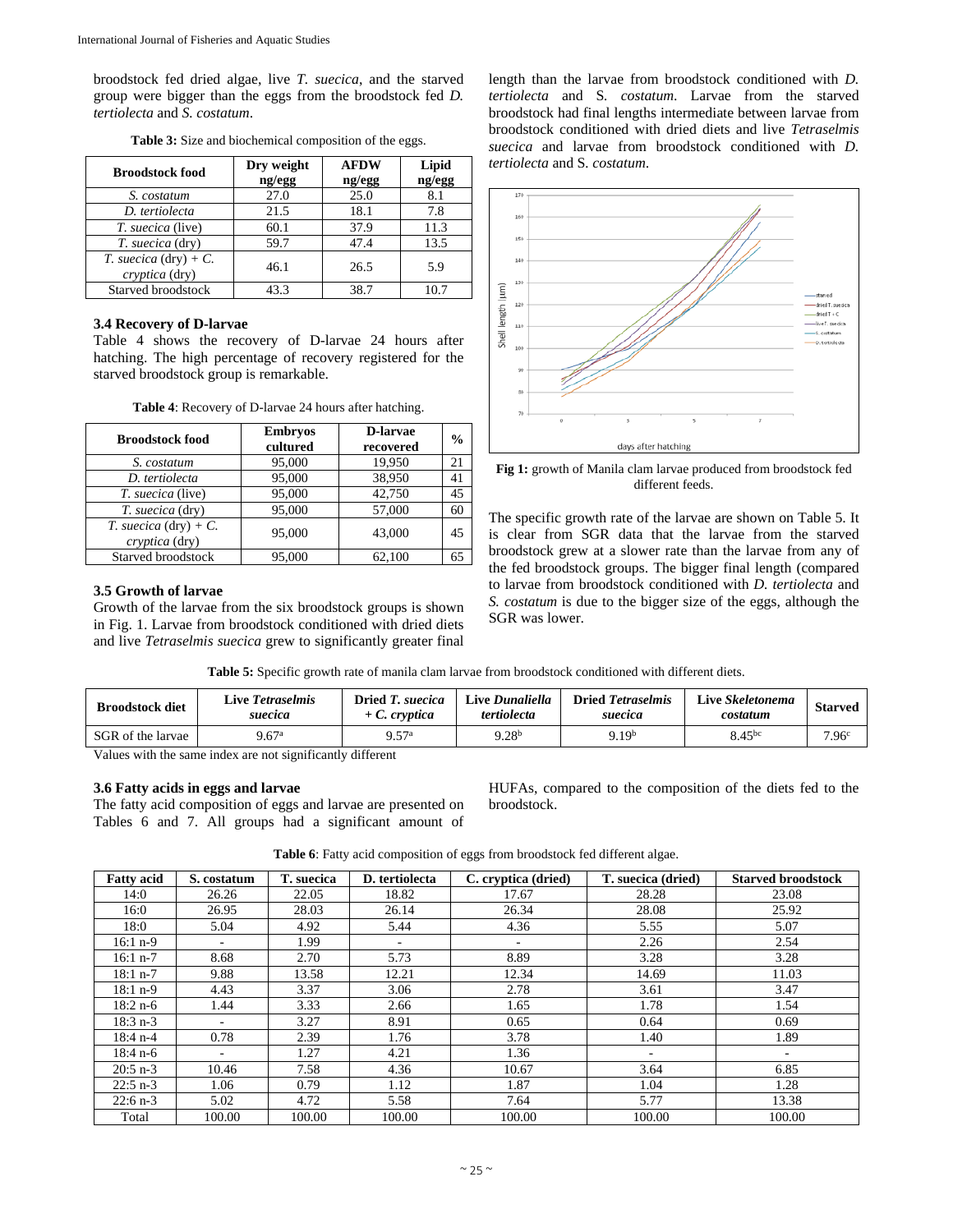| <b>Fatty acid</b> | S. costatum | T. suecica | D. tertiolecta | C. cryptica (dried) | T. suecica (dried)       | <b>Starved broodstock</b> |
|-------------------|-------------|------------|----------------|---------------------|--------------------------|---------------------------|
| 14:0              | 28.50       | 30.66      | 24.32          | 23.95               | 24.37                    | 29.93                     |
| 16:0              | 28.38       | 27.53      | 27.03          | 26.41               | 28.69                    | 27.31                     |
| 18:0              | 5.40        | 5.31       | 5.68           | 5.34                | 5.68                     | 5.81                      |
| $16:1 n-9$        | ٠           |            |                |                     | 1.68                     | 1.98                      |
| $16:1 n-7$        | 6.97        | 3.35       | 4.68           | 6.95                | 5.18                     | 2.04                      |
| $18:1 n-7$        | 11.67       | 15.58      | 13.50          | 13.43               | 14.46                    | 14.96                     |
| $18:1 n-9$        | 4.19        | 2.27       | 3.06           | 3.36                | 3.43                     | 2.52                      |
| $18:2 n-6$        | 1.66        | 2.81       | 2.66           | 1.88                | 1.74                     | 1.80                      |
| $18:3 n-3$        | ٠           | 1.55       | 6.10           | 1.06                | 0.99                     |                           |
| $18:4 n-4$        | ٠           | 1.27       | 0.87           | 2.42                | 2.46                     | 0.99                      |
| $18:4 n-6$        | ٠           | 0.68       | 3.05           | 1.53                | $\overline{\phantom{a}}$ | $\overline{\phantom{a}}$  |
| $20:5$ n-3        | 8.25        | 4.03       | 3.48           | 7.37                | 5.21                     | 3.69                      |
| $22:5$ n-3        | ٠           | 0.84       | ۰.             | 0.85                | 0.95                     | 0.77                      |
| $22:6$ n-3        | 4.98        | 4.12       | 5.59           | 5.45                | 5.16                     | 8.21                      |
| Total             | 100.00      | 100.00     | 100.00         | 100.00              | 100.00                   | 100.00                    |

**Table 7:** Fatty acid composition of larvae from broodstock fed different algae.

## **4. Discussion**

Growth of larvae from broodstock conditioned with a mixture of dried algae was similar to the growth of larvae from broodstock conditioned with live *T. suecica*, considered to be a good food for Manila clam, and it was better than for larvae from broodstock conditioned with *D. tertiolecta* and *S. costatum*. The larvae from broodstock conditioned with only one dried algae (*T. suecica*) had a similar growth as larvae from broodstock conditioned with *D. tertiolecta* and *S. costatum*. The larvae from the starved broodstock group had final lengths greater than the larvae from broodstock conditioned with *D. tertiolecta* and *S. costatum*, but the specific growth rate is in fact much lower than for the rest of the groups. Larvae from starved broodstock had final length larger than larvae from broodstock conditioned with *D. tertiolecta* and *S. costatum* only because the initial egg size was bigger for the broodstock-starved group. If the fecundity and egg weight are compared, it can be noticed that the starved group produced a small amount of eggs, but bigger in size than the eggs from the animals fed *D. tertiolecta* and *S. costatum*. This bigger size results in high recovery rates of D-larvae, and high final length of the larvae, even though the relative growth rate of these larvae was lowest among all groups. In Fig. 1 it can be appreciated that growth of larvae from the starved broodstock was quite slow for the first five days of culture. These larvae, that had the highest initial size, were overtaken by all other groups during these five initial days of culture. However, after day five the growth of these larvae improved, reaching a final length that was intermediate between the best and worst groups. This seems to indicate that there is a very strong effect of broodstock diet on the egg and larval quality, and this effect lasts for a few days, but after a few days receiving a good larval feed, the effect of the larval feed is stronger than the effect of the broodstock diet. The larvae can recover and continue to grow at rates similar to larvae from fed broodstock.

The fatty acid composition of the eggs do not exactly reflect the fatty acid composition of the algae fed to the broodstock. All the groups had a significant quantity of EPA and DHA, essential fatty acids in most marine organisms. These fatty acids are not present in *D. tertiolecta*, and are only present in very small quantities in *T. suecica*. The eggs from the broodstock fed *S. costatum* had high quantities of HUFAs, reflecting the high proportion of these fatty acids en the algae. But a significant amount of HUFAs must have been synthesized *de novo* by the broodstock, elongating short chain fatty acids. Otherwise, the presence of HUFAs in eggs from

broodstock fed algae without these fatty acids could not be explained. The high quantity of HUFAs in the eggs of the starved group seen to suggest that the clam is synthesizing these HUFAs from body reserves. The fact that a starved bivalve transfers more materials to the eggs than a well fed one has been demonstrated by other researchers <sup>[17]</sup>.

From the results of the fatty acid analysis in the larvae, it can be noticed that HUFAs (EPA+DHA) are being consumed (its levels in the larvae are lower than in the eggs), and larvae from eggs with higher quality of HUFAs consume them faster. The reduction in HUFAs ranged from 41.16 % for the group coming from starved broodstock, to only 8.8 % for the group coming from broodstock fed *D. tertiolecta*. With this trend, after some days of larval culture, the HUFA composition of all larvae should be very similar, provided that all the larvae are given the same diet, as it was the case in this trial.

Bivalves seem to have a limited ability to convert 18:3 n-3 to HUFAs [18]. The fatty acid composition in a bivalve usually reflects the fatty acid composition in the algae fed. D*unaliella tertiolecta* is supposed to be a poor diet for bivalves [19]. In fact, the fecundity and growth of the larvae from the broodstock fed *D. tertiolecta* were similar to the larvae from the broodstock fed *S. costatum*. Clams (*Mercenaria mercenaria*) were able to utilize mixed algae + yeast diets, as opposed to oysters (*Crassostrea virginica*) [20]. From the results of the present study, it seems that adult Manila clam has the ability to use short chain fatty acids, elongating then to form long chain HUFAs. The larvae produced from eggs in the different treatments had a very similar amount of DHA, probably reflecting the composition of the larval feed used. The effect of the broodstock diet is very strong on the eggs and early larvae, but as the larval culture progresses, the effect of the larval feed takes more importance. This observation is also in agreement with the effect of the broodstock diet on the larval growth, having a strong effect on the early days of larval rearing, and less effect as the culture progressed.

In a previous report, the effect of broodstock diets on fecundity and size of the eggs was reported. This larval growth trial indicates that broodstock diets have an impact on the egg quality and on the early larval growth of Manila clam. This early influence loses importance as the larval culture progresses, and the influence of the larval feed takes a more important role.

## **5. Conclusion**

In this research, the effect of broodstock diets on the larval growth of Manila clam was studied. All diets tested produced